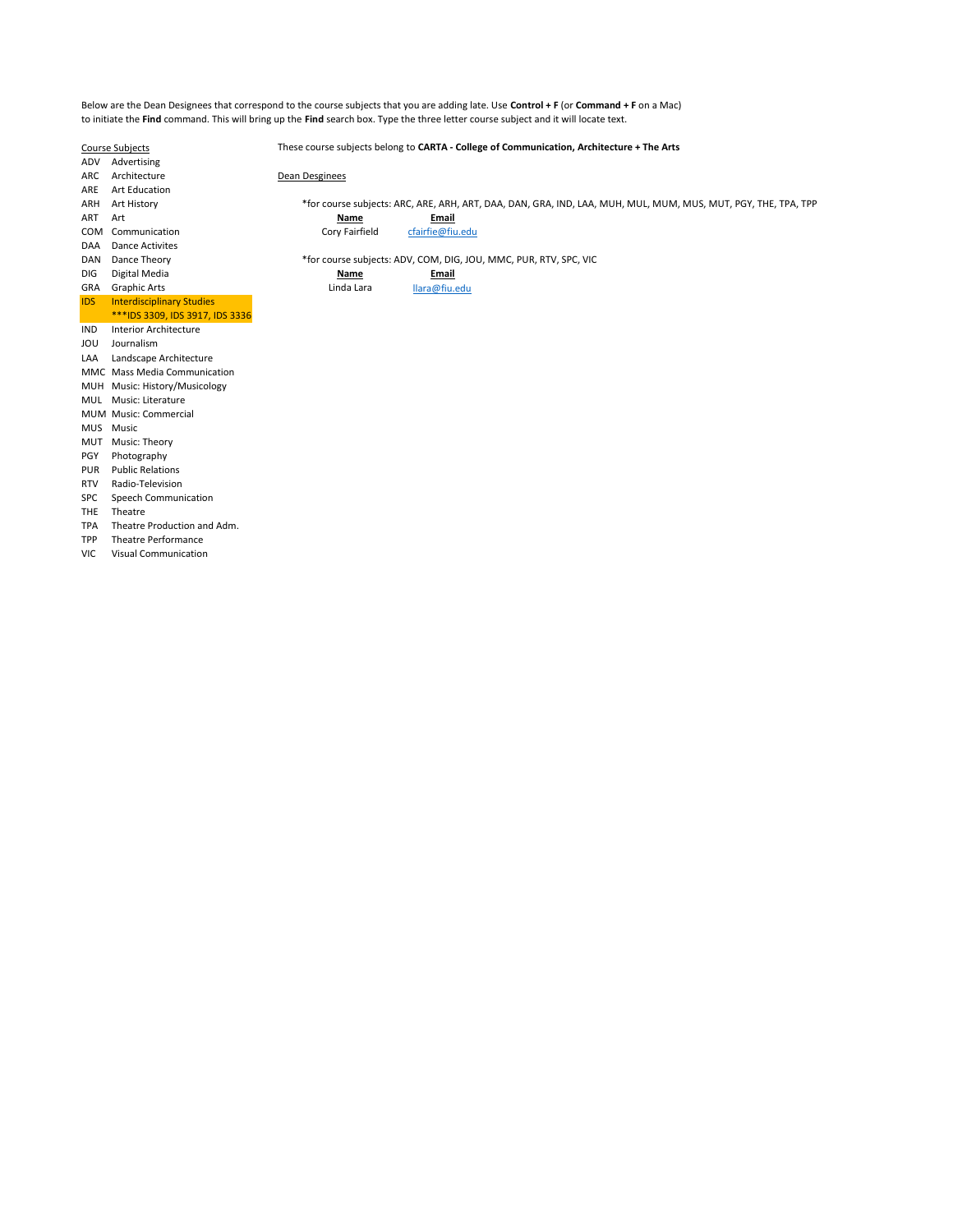| Course Subjects |                                                                    | These course subjects belong to CASE - College of Arts, Sciences & Education |                      |                                                         |
|-----------------|--------------------------------------------------------------------|------------------------------------------------------------------------------|----------------------|---------------------------------------------------------|
|                 | ADE Adult Education                                                |                                                                              |                      |                                                         |
|                 | AGG Agriculture - General                                          | Undergraduate Dean Designees (for course numbers 1000 to 4999)               |                      |                                                         |
|                 | <b>AML</b> American Literature                                     |                                                                              |                      |                                                         |
|                 | APK Applied Kinesiology                                            |                                                                              | Name                 | Email                                                   |
|                 | AST Astronomy                                                      |                                                                              | <b>CASE Advising</b> | CASEadvising@fiu.edu                                    |
|                 | <b>BCH Biochemistry</b>                                            |                                                                              |                      |                                                         |
| BSC             | <b>Biological Science</b>                                          |                                                                              |                      | Graduate Dean Designee (for course numbers 5000 and up) |
|                 | <b>CHM Chemistry</b>                                               |                                                                              |                      |                                                         |
|                 | CHS Chemistry - Specialized                                        |                                                                              | Name                 | <b>Email</b>                                            |
| <b>CLP</b>      | <b>Clinical Psychology</b>                                         |                                                                              | <b>Brian Raue</b>    | baraue@fiu.edu                                          |
|                 | <b>CRW</b> Creative Writing                                        |                                                                              |                      |                                                         |
|                 | CYP Community Psychology                                           |                                                                              |                      |                                                         |
| DEP.            | Developmental Psychology                                           |                                                                              |                      |                                                         |
|                 | EAB Experimental Analysis of Behav                                 |                                                                              |                      |                                                         |
|                 | EDA Educational Administration                                     |                                                                              |                      |                                                         |
|                 | EDE Educational: Elementary                                        |                                                                              |                      |                                                         |
|                 | EDF Education: Foundations and Pol                                 |                                                                              |                      |                                                         |
|                 | EDG Education: General                                             |                                                                              |                      |                                                         |
|                 | EDH Education: Higher                                              |                                                                              |                      |                                                         |
|                 | EDP Educational Psychology                                         |                                                                              |                      |                                                         |
| EEC             | <b>Education Early Childhood</b>                                   |                                                                              |                      |                                                         |
| EEX             | Education: Exceptional Child -                                     |                                                                              |                      |                                                         |
|                 | <b>EGC</b> Counselor Education                                     |                                                                              |                      |                                                         |
|                 | EME Education: Technology & Media                                  |                                                                              |                      |                                                         |
|                 | <b>ENC</b> English Composition                                     |                                                                              |                      |                                                         |
|                 | <b>ENG</b> English General                                         |                                                                              |                      |                                                         |
| ENL             | English Literature                                                 |                                                                              |                      |                                                         |
|                 | <b>ESC</b> Earth Sciences                                          |                                                                              |                      |                                                         |
| <b>ESE</b>      | <b>Education: Secondary</b>                                        |                                                                              |                      |                                                         |
| EVR             | <b>Environmental Studies</b>                                       |                                                                              |                      |                                                         |
| EXP             | <b>Experimental Psychology</b>                                     |                                                                              |                      |                                                         |
| FIL             | Film                                                               |                                                                              |                      |                                                         |
| FLE             | Foreign Language Education                                         |                                                                              |                      |                                                         |
|                 | GEO Geography: Systematic                                          |                                                                              |                      |                                                         |
| GIS             | Geography: Information Science                                     |                                                                              |                      |                                                         |
| GLY             | Geology                                                            |                                                                              |                      |                                                         |
| HLP             | Health, Leisure, and Physical                                      |                                                                              |                      |                                                         |
|                 | <b>HUM Humanities</b>                                              |                                                                              |                      |                                                         |
| <b>IDS</b>      | <b>Interdisciplinary Studies</b>                                   |                                                                              |                      |                                                         |
| INP             | *** IDS 3913, IDS 4175, IDS 5176<br>Industrial and Applied Psychol |                                                                              |                      |                                                         |
| <b>ISC</b>      | <b>Interdisciplinary Sciences</b>                                  |                                                                              |                      |                                                         |
| <b>LAE</b>      | Language Arts and English Educ                                     |                                                                              |                      |                                                         |
| LEI             | Leisure                                                            |                                                                              |                      |                                                         |
| LIN             | Linguistics                                                        |                                                                              |                      |                                                         |
| LIT             | Literature                                                         |                                                                              |                      |                                                         |
|                 | MAA Mathematics - Analysis                                         |                                                                              |                      |                                                         |
|                 | MAC Mathematics - Calculus and Pre                                 |                                                                              |                      |                                                         |
|                 | MAD Mathematics - Discrete                                         |                                                                              |                      |                                                         |
|                 | MAE Mathematics Education                                          |                                                                              |                      |                                                         |
|                 | MAP Mathematics Applied                                            |                                                                              |                      |                                                         |
|                 | MAS Mathematics - Algebraic Struct                                 |                                                                              |                      |                                                         |
|                 |                                                                    |                                                                              |                      |                                                         |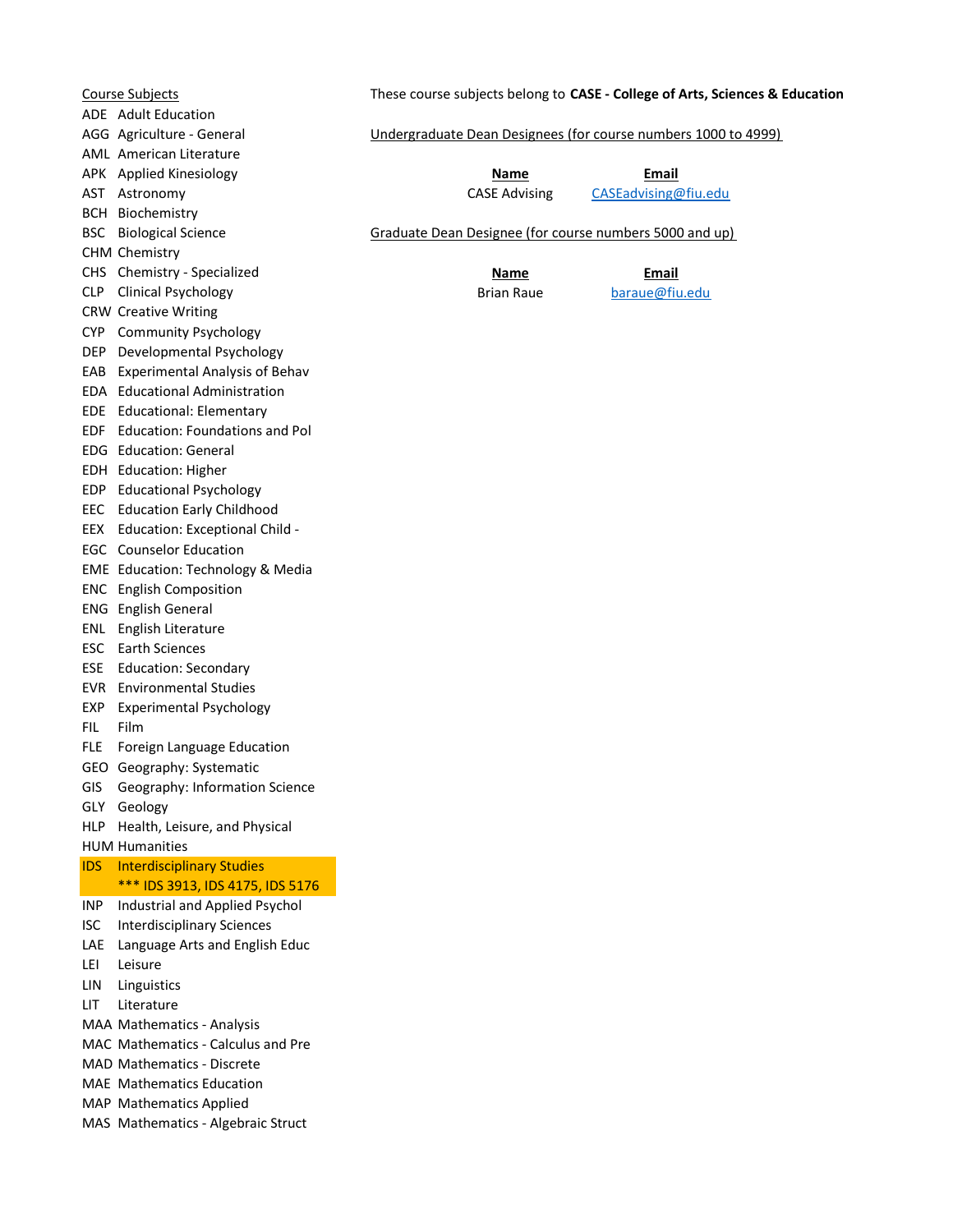- MAT Mathematics MCB Microbiology MET Meteorology MGF Mathematics - General and Fini MHS Mental Health Services OCB Biological Oceanography OCE General Oceanography PCB Process Biology PCO Psychology for Counseling PEM Phy.Edu.Acts(Gen) - Perform. C PEO Phy.Edu.Acts(Prof) - Object Ce PEP Phy.Edu.Acts(Prof) - Perform. PET Phy.Edu.Theory PHI Philosophy
- 
- PHM Philosophy of Man and Society
- PHY Physics
- PHZ Physics (continued)
- PPE Personality
- PSB Psychobiology
- PSY Psychology
- RCS Rehabilitation Counseling Serv
- RED Reading Education
- SCE Science Education
- SDS Student Development Services
- SLS Student Life Skills
- SMT Science or Math Teaching
- SOP Social Psychology
- SPS School Psychology
- SSE Social Studies Education
- STA Statistics
- TSL Teaching English as Sec.Langua
- WST Women's Studies
- ZOO Zoology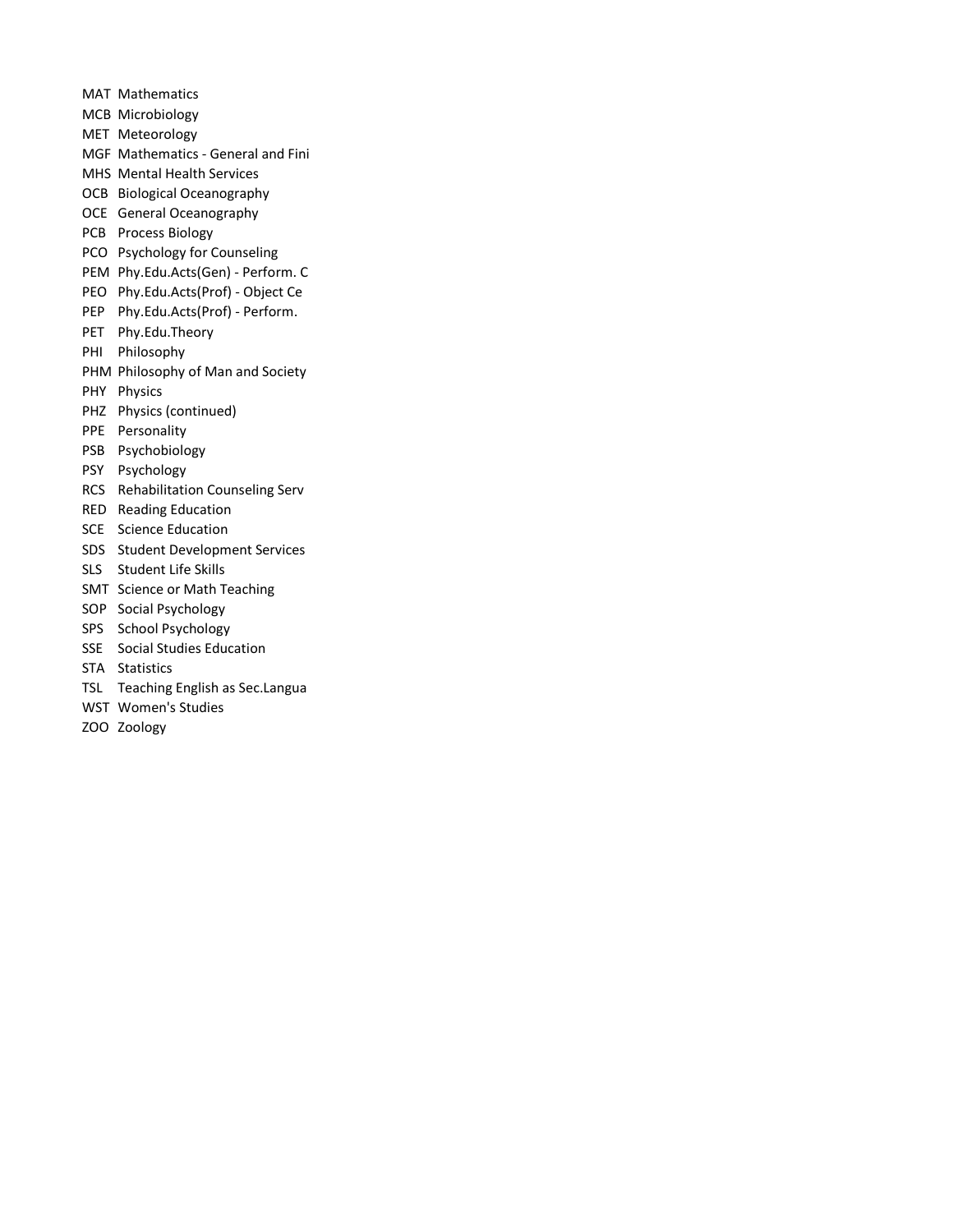| <b>Course Subjects</b> |                                           | These course subjects belong to CBADM - College of Business Administration |                                                                |  |
|------------------------|-------------------------------------------|----------------------------------------------------------------------------|----------------------------------------------------------------|--|
| ACG                    | Accounting                                |                                                                            |                                                                |  |
| <b>BUL</b>             | <b>Business Law</b>                       |                                                                            | Undergraduate Dean Designees (for course numbers 1000 to 4999) |  |
| <b>ENT</b>             | Entrepreneurship                          |                                                                            |                                                                |  |
| <b>FIN</b>             | Finance                                   | Name                                                                       | Email                                                          |  |
| <b>GEB</b>             | <b>General Business</b>                   | Kelly Ferguson                                                             | kferguso@fiu.edu                                               |  |
| HIM                    | <b>Health Information Management</b>      |                                                                            |                                                                |  |
| ISM                    | Information Systems Management            |                                                                            |                                                                |  |
|                        | MAN Management                            | Graduate Dean Designee (for course numbers 5000 and up)                    |                                                                |  |
|                        | MAR Marketing                             |                                                                            |                                                                |  |
|                        | <b>QMB</b> Quantitative Methods in Busine | <b>Name</b>                                                                | Email                                                          |  |
| <b>REE</b>             | Real Estate                               | William Hardin                                                             | hardinw@fiu.edu                                                |  |
| SCM                    | Supply Chain Management                   |                                                                            |                                                                |  |
| TAX                    | Taxation                                  |                                                                            |                                                                |  |
| TRA                    | Transportation and Logistic               |                                                                            |                                                                |  |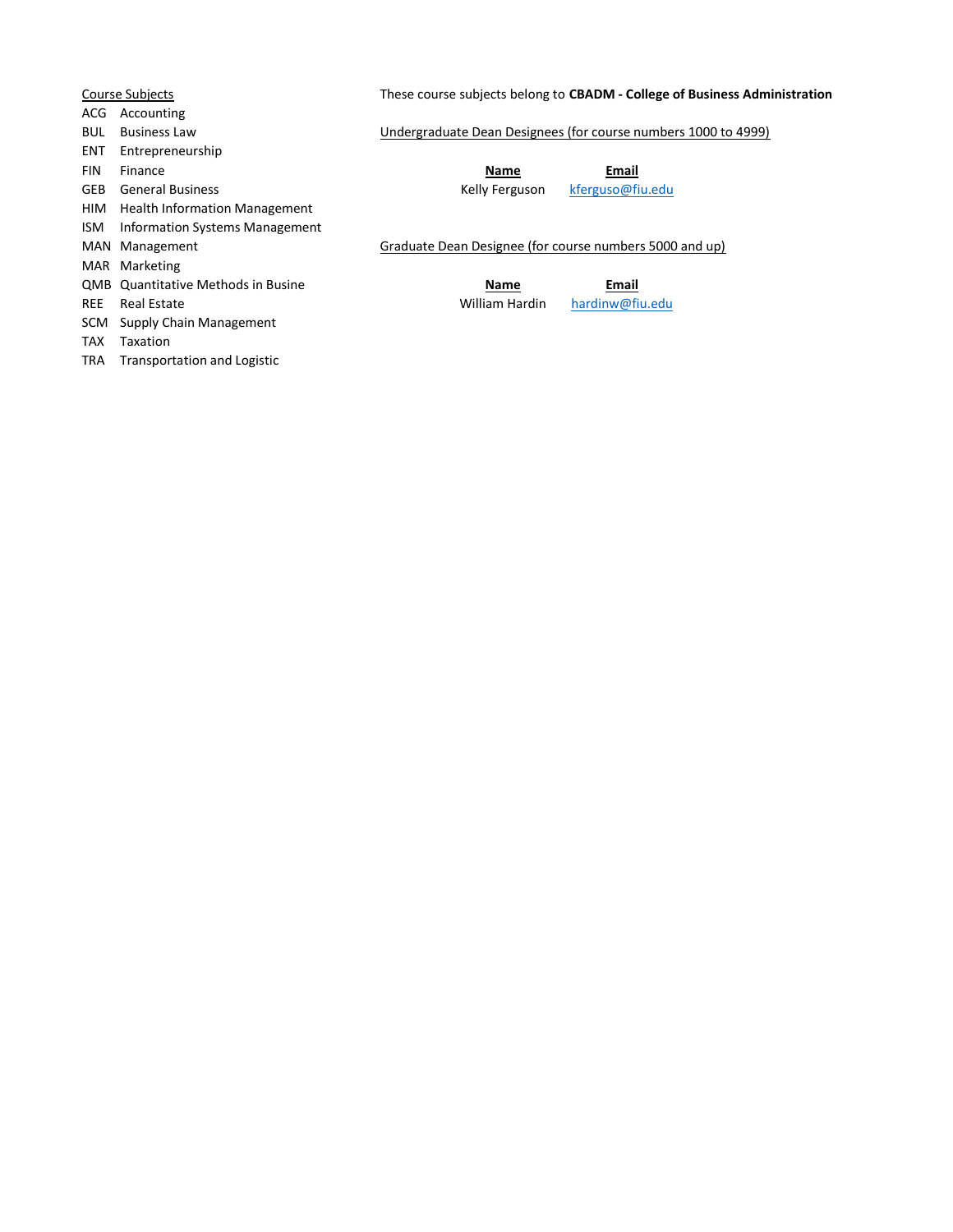BCN Building Construction CAP Computer Applications CCE Civil Construction Engineering Name Name Email CDA Computer Design/Architecture Mario Sanchez sanchem@fiu.edu CEG Civil Geotechnical Engineering CES Civil Engineering Structures **Name Name Email** CGN Civil Engineering The Control of the Joselyn Naranjo *inaranjo@fiu.edu* CGS Computer General Studies CNT Computer Networks COP Computer Programming COP Email COT Computer Theory CONTERCORE Anthony McGoron mcgorona@fiu.edu CTS Computer Technology and Skills CWR Civil Water Resources EEE Engineering: Electri & Electro EEL Engineering: Electrical EGM Engineering Science EGN Engineering: General EGS Engineering: Support EIN Industrial Engineering EMA Materials Engineering EML Engineering: Mechanical ENV Engineering Environmental ESI Industrial Systems Engineering IDC Interdisciplinary Computing IDS Interdisciplinary Studies \*\*\*IDS 2916, IDS 3917, IDS 4918 LAW Law SUR Surveying & Related Areas TCN Telecom & Networking

TTE Transportation Engineering

Course Subjects These course subjects belong to CENGR - College of Engineering and Computing

### BME Biomedical Engineering Undergraduate Dean Designees (for course numbers 1000 to 4999)

CEN Computer Engineering \*for course subjects: CAP, CDA, CGS, CIS, CNT, COP, COT

CIS Computer Science and informati Graduate Dean Designee (for course numbers 5000 and up)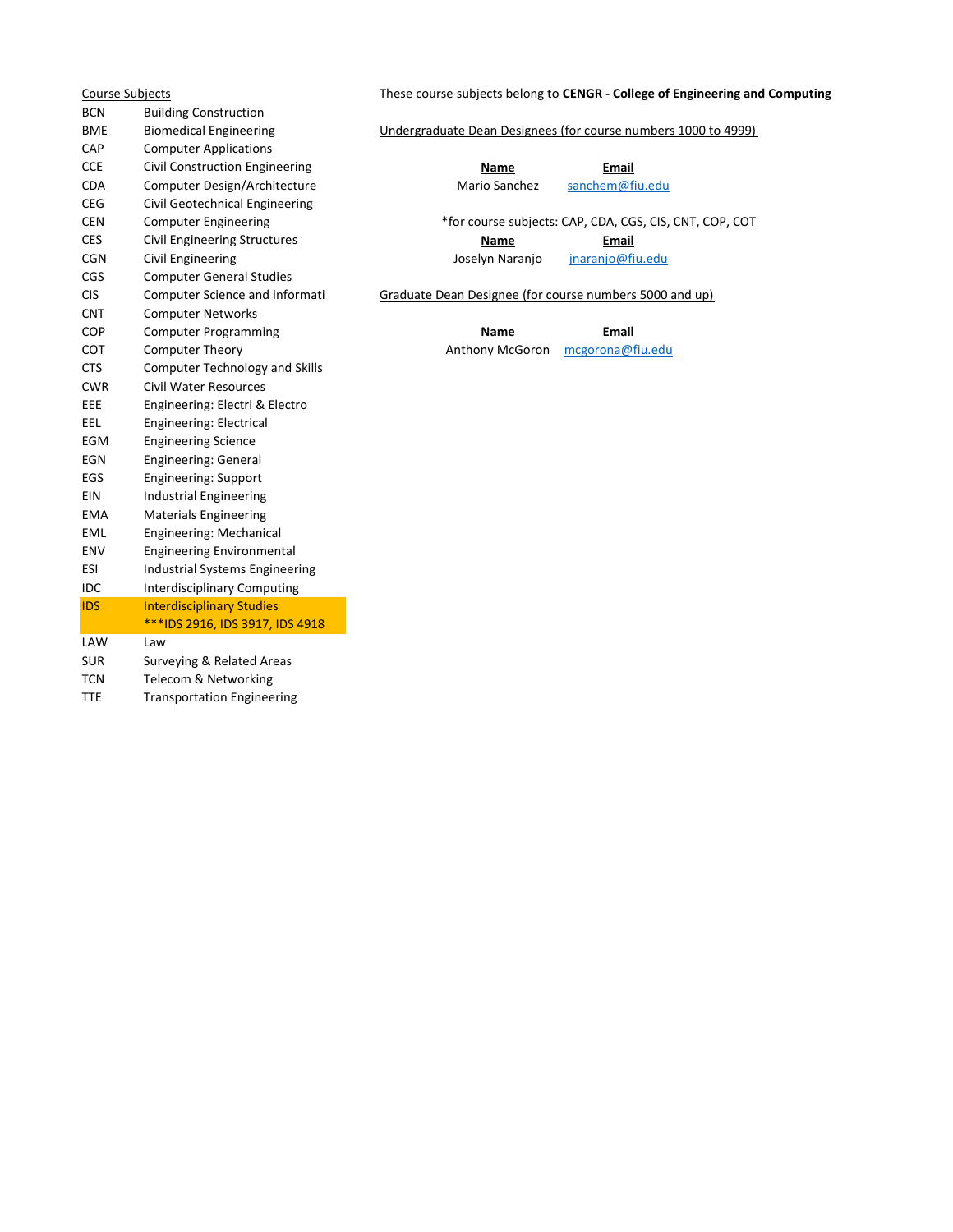Course Subjects These course subjects belong to CNHS - Nicole Wertheim College of Nursing & Health Sciences

- ATR Athletic Training
- HSA Health Services Administration Dean Desginees
- HSC Health Sciences
- NGR Nursing, Graduate Name Email and Name
- NUR Nursing, Generic Undergraduate Yhovana Gordon Gordon gordon gordon gordon gordon gordon gordon gordon gord<br>Ora Strickla
- OTH Occupational Therapy **Ora Strickland** Ora Strickland **olstrick@fiu.edu**<br>
PHT Physical Therapy
- Physical Therapy
- SPA Speech Pathology and Audiology

|         | Email                                                                                                                |
|---------|----------------------------------------------------------------------------------------------------------------------|
| rdon.   | gordony@fiu.edu                                                                                                      |
| المساحي | $\mathbf{1}$ $\mathbf{1}$ $\mathbf{1}$ $\mathbf{1}$ $\mathbf{2}$ $\mathbf{3}$ $\mathbf{5}$ $\mathbf{1}$ $\mathbf{1}$ |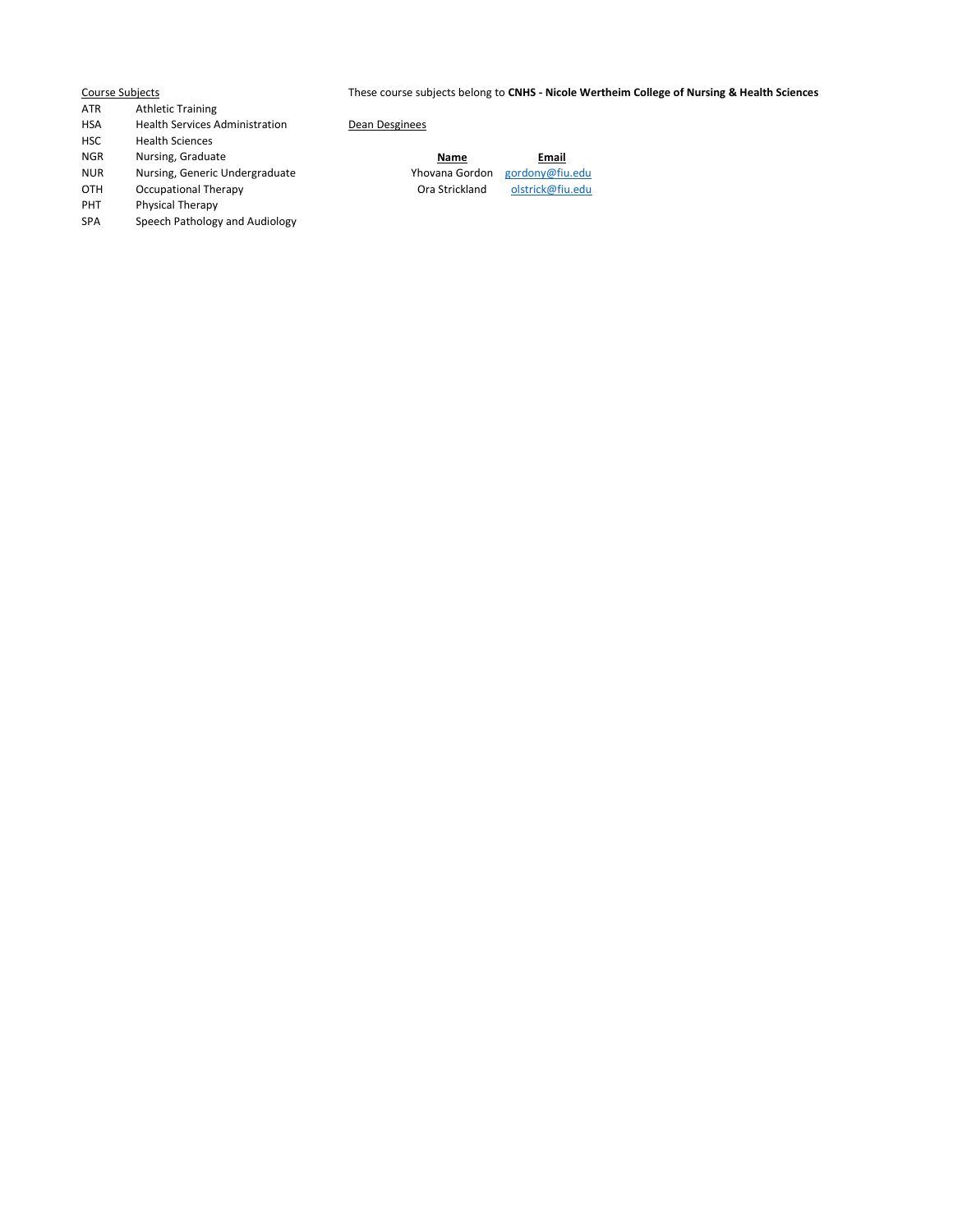| <b>Course Subjects</b> |                                   | These course subjects belong to CPHSW - Robert Stempel College of Public Health & Social Work |
|------------------------|-----------------------------------|-----------------------------------------------------------------------------------------------|
| <b>DIE</b>             | <b>Dietetics</b>                  |                                                                                               |
| <b>FES</b>             | Fire and Emergency Services       | Dean Desginees                                                                                |
| <b>FOS</b>             | Food Science                      |                                                                                               |
| <b>HUN</b>             | <b>Human Nutrition</b>            | Email<br>Name                                                                                 |
| <b>IDS</b>             | <b>Interdisciplinary Studies</b>  | sugomez@fiu.edu<br>Susy Gomez                                                                 |
|                        | ***IDS 3183, IDS 3189             |                                                                                               |
| <b>IHS</b>             | Interdisciplinary Health Scien    |                                                                                               |
| PHC                    | <b>Public Healh Concentration</b> |                                                                                               |
| SOW                    | Social Work                       |                                                                                               |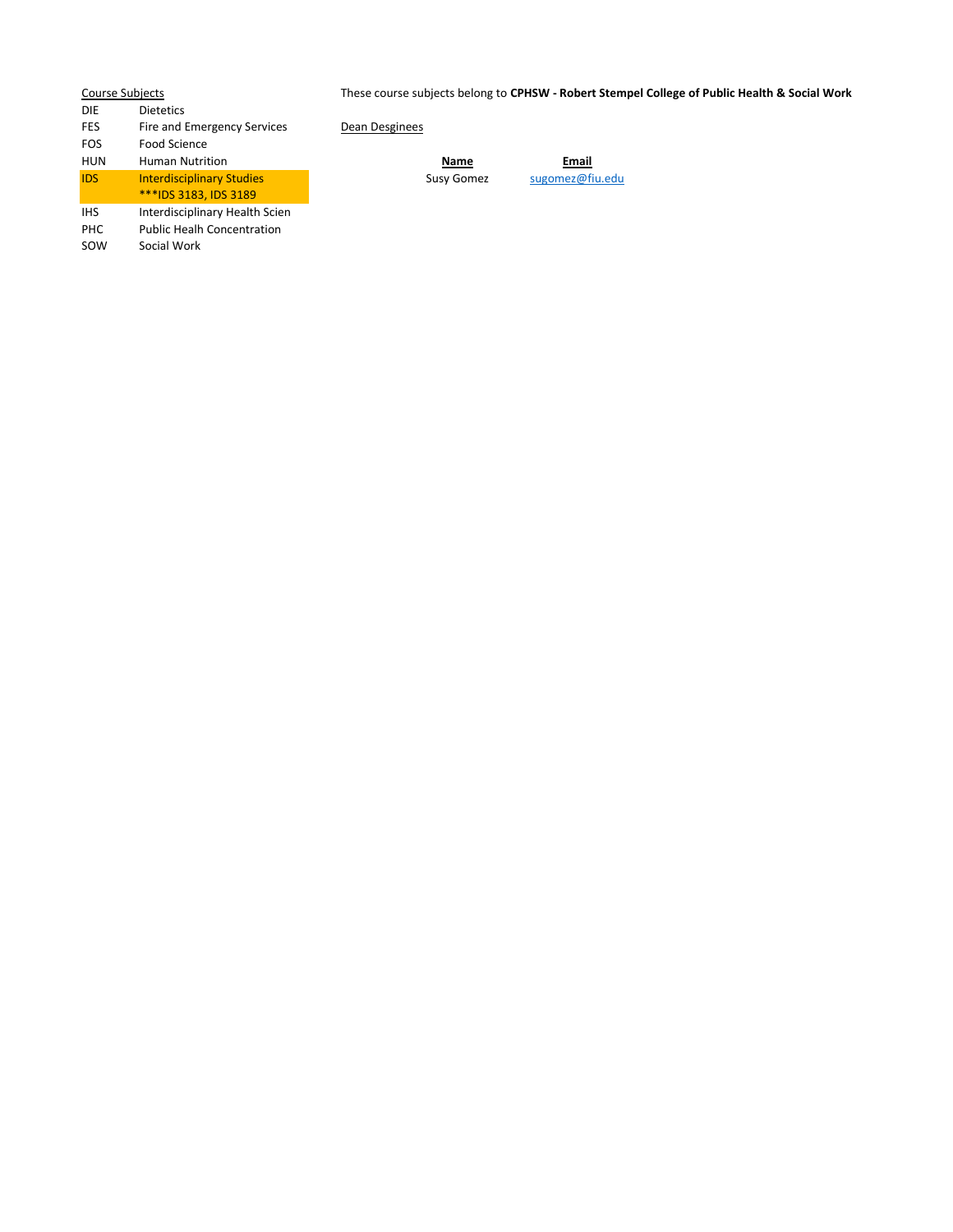IDH Interdisciplinary Honors

Course Subject Course Subject belongs to HONOR - Honors College

Undergraduate Dean Designees (for course numbers 1000 to 4999)

Name Email Pete Markowitz markowit@fiu.edu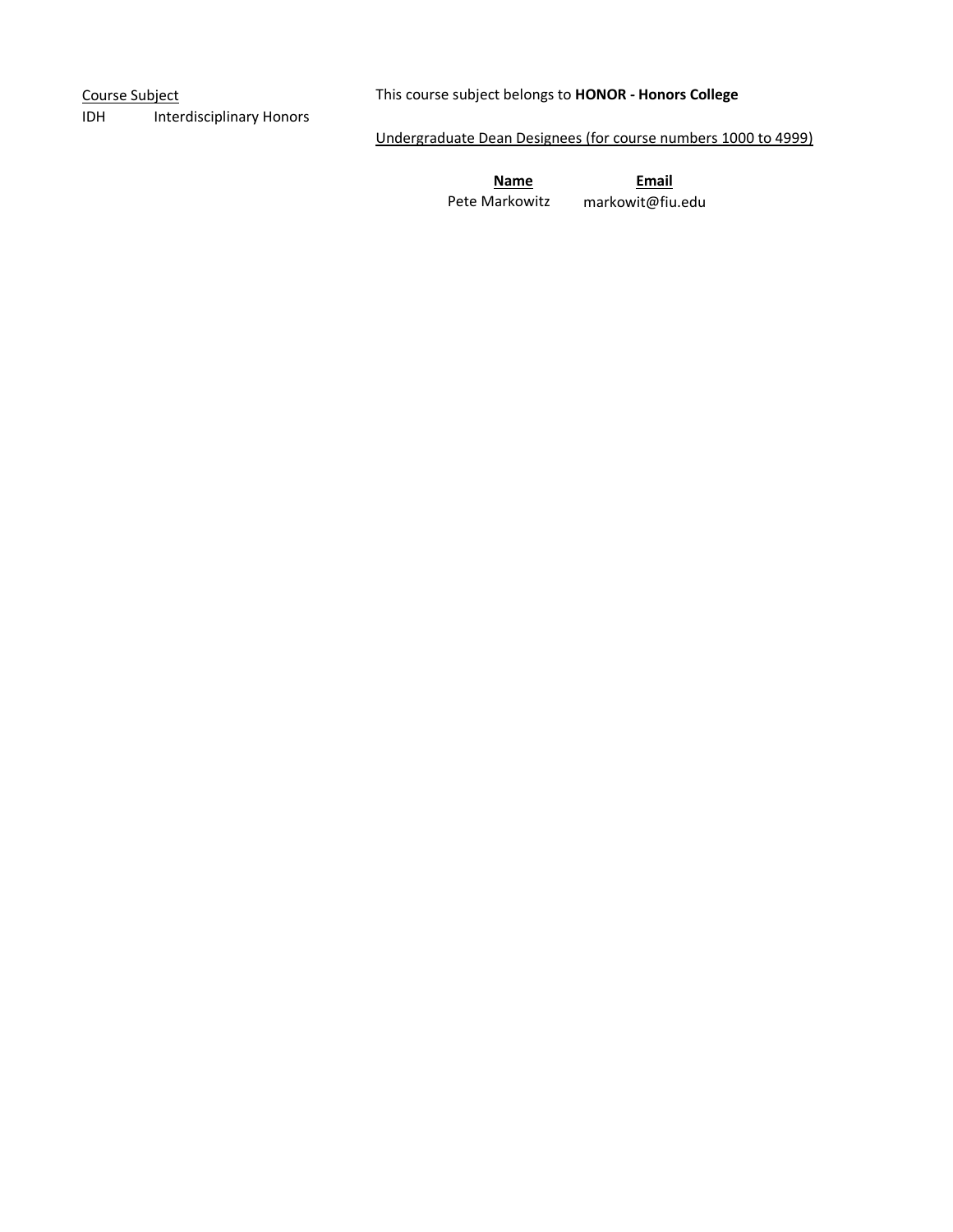# Course Subjects **These course subjects belong to HWCOM - Herbert Wertheim College of Medicine**

GMS Graduate Medical Sciences PAS Physician Assistant Graduate Dean Designee

\*for GMS 6922, GMS 6923

Name Email Carolyn D. Runowicz crunowic@fiu.edu

\*for remaining GMS course subjects Name Email

Odalys De La Rosa odelaros@fiu.edu

\*for PAS course subjects

Name Email Eneida Roldan eoroldan@fiu.edu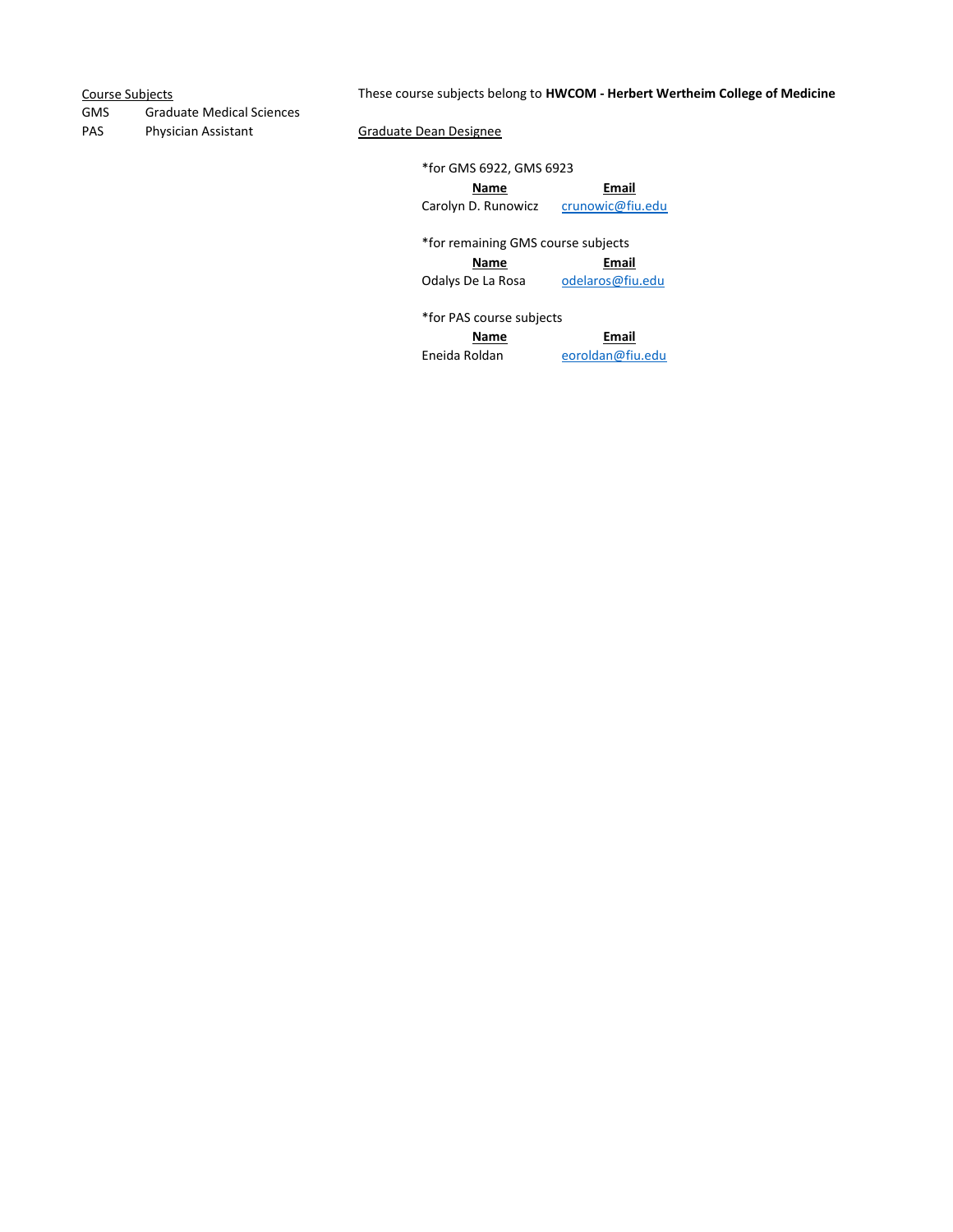# FSS Food Services Systems

HMG Hospitality Management Grad

# Course Subjects **These course subjects belong to SHMGT - Chaplin School of Hospitality & Tourism Management**

HFT Hospitality Management Undergraduate Dean Designees (for course numbers 1000 to 4999)

Name Email

Diann Newman newmand@fiu.edu

Joseph Cilli cillij@fiu.edu<br>Sanjay Dhawan dhawans@fiu.edu dhawans@fiu.edu

## Graduate Dean Designee (for course numbers 5000 and up)

Onsite Programs Jinlin Zhao zhaoj@fiu.edu Fully Online Programs Joseph Cilli cillij@fiu.edu

**Name**<br>Diann Newman **Diann Newman** newmand@fiu.edu